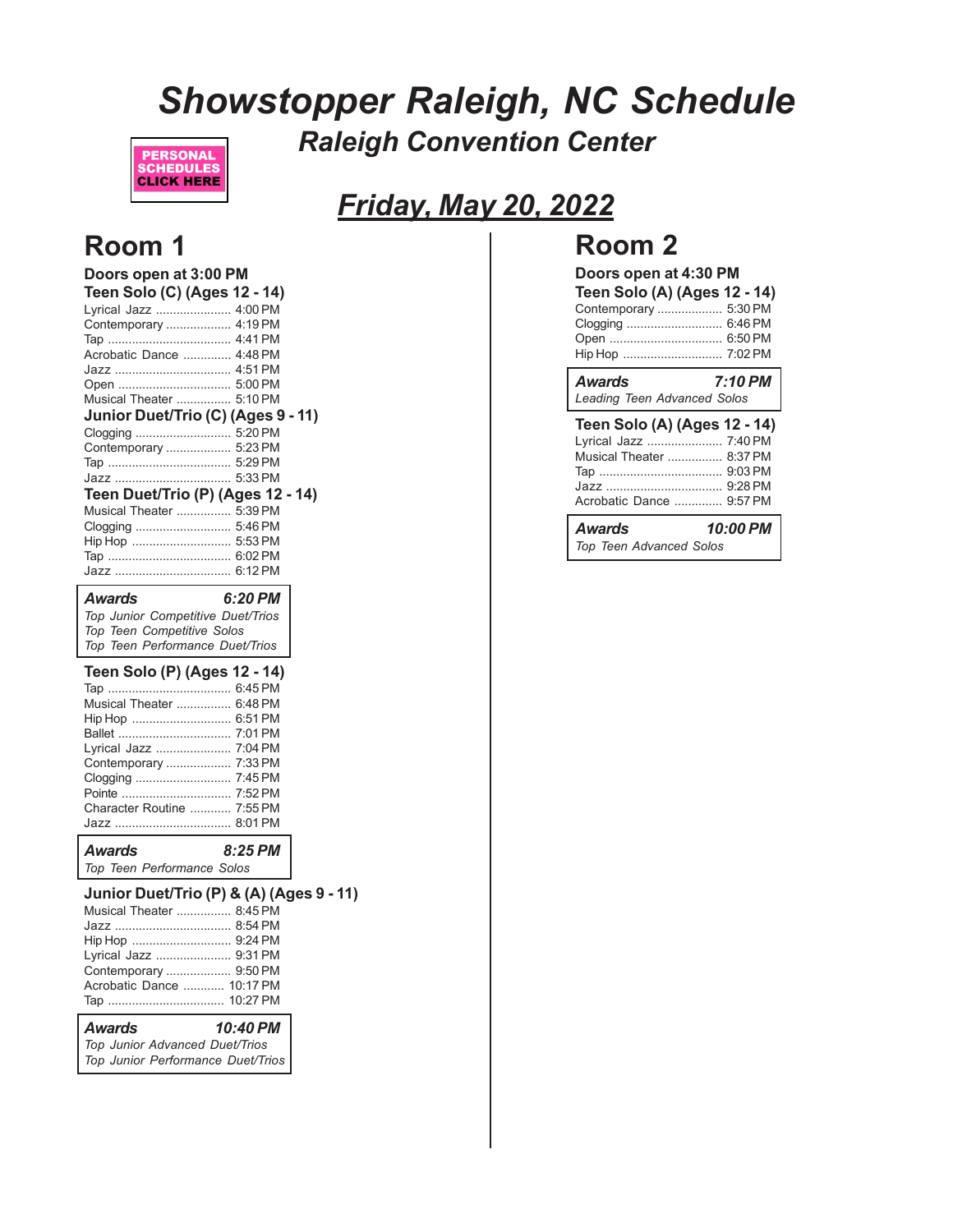# *Saturday, May 21, 2022*

## **Room 1**

**Doors open at 7:00 AM Mini Small Groups (P) & (A) (Ages 8 & Under)** All Categories ................... 8:00 AM **Junior Solo (C) (Ages 9 - 11)** All Categories ................... 9:41 AM

*Awards 10:35 AM Top Junior Competitive Solos Top Mini Advanced Small Groups Top Mini Performance Small Groups*

**Junior Large Groups (C) (Ages 9 - 11)** All Categories ................. 11:05 AM **Mini Large Groups (P) & (A) (Ages 8 & Under)** All Categories ................. 11:24 AM **Junior Small Groups (C) (Ages 9 - 11)** All Categories ................. 11:50 AM

#### *Awards 12:00 PM*

*Top Junior Competitive Large Groups Top Junior Competitive Small Groups Top Mini Advanced Large Groups Top Mini Performance Large Groups*

**Junior Small Groups (A) (Ages 9 - 11)** All Categories ................. 12:25 PM **Junior Large Groups (P) (Ages 9 - 11)** All Categories ................... 1:32 PM **Junior Super Groups (C) (Ages 9 - 11)** Musical Theater ................ 2:07 PM

#### *Awards 2:15 PM*

*Top Junior Advanced Small Groups Top Junior Competitive Super Groups Top Junior Performance Large Groups*

**Junior Small Groups (P) (Ages 9 - 11)** All Categories ................... 2:45 PM **Junior Large Groups (A) (Ages 9 - 11)** All Categories ................... 4:23 PM **Junior Super Groups (P) (Ages 9 - 11)** Open ................................. 4:38 PM

### *Awards 4:45 PM*

*Top Junior Advanced Large Groups Top Junior Performance Small Groups Top Junior Performance Super Groups*

**Teen Small Groups (C) (Ages 12 - 14)** All Categories ................... 5:15 PM **Teen Duet/Trio (A) (Ages 12 - 14)** All Categories ................... 5:52 PM

*Awards 7:25 PM Top Teen Advanced Duet/Trios Top Teen Competitive Small Groups*

**Teen Small Groups (A) (Ages 12 - 14)** All Categories ................... 7:50 PM

| Awards                         | $9:55$ PM |  |
|--------------------------------|-----------|--|
| Top Teen Advanced Small Groups |           |  |

## **Room 2**

| Doors open at 7:00 AM<br>Senior Duet/Trio (P) & (C) (Ages 15 - 19)<br>All Categories  8:00 AM<br><b>Senior Solo (P) (Ages 15 - 19)</b><br>All Categories  8:59 AM                                                                                      |         |  |
|--------------------------------------------------------------------------------------------------------------------------------------------------------------------------------------------------------------------------------------------------------|---------|--|
| <b>Awards</b><br>Top Senior Competitive Duet/Trios<br>Top Senior Performance Duet/Trios<br>Top Senior Performance Solos                                                                                                                                | 9:40 AM |  |
| Senior Solo (C) (Ages 15 - 19)<br>All Categories  10:05 AM                                                                                                                                                                                             |         |  |
| Awards<br>Top Adult Competitive Solos<br>Top Senior Competitive Solos                                                                                                                                                                                  | 1:05 PM |  |
| <b>Senior Solo (A) (Ages 15 - 19)</b><br>Lyrical Jazz  2:05 PM<br>Musical Theater  2:50 PM<br>Open  3:02 PM                                                                                                                                            |         |  |
| <b>Awards</b><br><b>Leading Senior Advanced Solos</b>                                                                                                                                                                                                  | 4:00 PM |  |
| <b>Senior Solo (A) (Ages 15 - 19)</b><br>Hip Hop  4:25 PM<br>Contemporary  4:31 PM<br>Senior Duet/Trio (A) (Ages 15 - 19)<br>Jazz  6:04 PM<br>Lyrical Jazz  6:20 PM<br>Contemporary  6:24 PM<br>Musical Theater  6:47 PM                               |         |  |
| Awards<br>Top Senior Advanced Duet/Trios<br>Top Senior Advanced Solos                                                                                                                                                                                  | 6:50 PM |  |
| Junior Solo (A) (Ages 9 - 11)<br>Open  7:15 PM<br>Tap<br>Acrobatic Dance  7:49 PM<br>Contemporary  7:52 PM<br>Musical Theater  8:26 PM<br>Lyrical Jazz  8:41 PM<br>Teen Duet/Trio (C) (Ages 12 - 14)<br>Lyrical Jazz  9:16 PM<br>Contemporary  9:19 PM |         |  |
| <b>Awards</b><br><b>Top Junior Advanced Solos</b>                                                                                                                                                                                                      | 9:25 PM |  |

*Top Teen Competitive Duet/Trios*